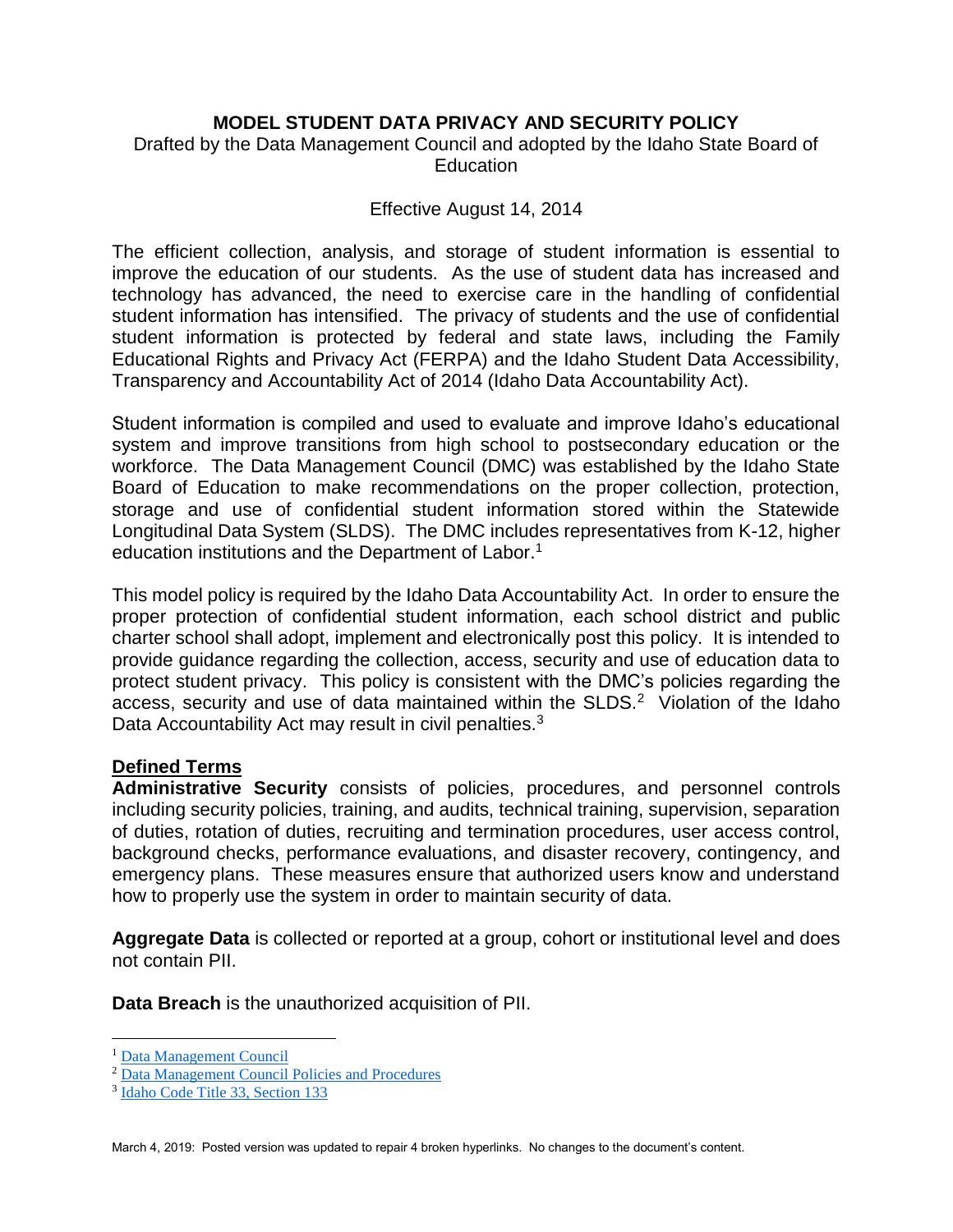**Logical Security** consists of software safeguards for an organization's systems, including user identification and password access, authenticating, access rights and authority levels. These measures ensure that only authorized users are able to perform actions or access information in a network or a workstation.

**Personally Identifiable Information (PII)** includes: a student's name; the name of a student's family; the student's address; the students' social security number; a student education unique identification number or biometric record; or other indirect identifiers such as a student's date of birth, place of birth or mother's maiden name; and other information that alone or in combination is linked or linkable to a specific student that would allow a reasonable person in the school community who does not have personal knowledge of the relevant circumstances, to identify the student.

**Physical Security** describes security measures designed to deny unauthorized access to facilities or equipment.

**Student Data** means data collected at the student level and included in a student's educational records.

**Unauthorized Data Disclosure** is the intentional or unintentional release of PII to an unauthorized person or untrusted environment.

### **Collection**

• School districts and public charter schools shall follow applicable state and federal laws related to student privacy in the collection of student data.

### **Access**

- Unless prohibited by law or court order, school districts and public charter schools shall provide parents, legal guardians, or eligible students, as applicable, the ability to review their child's educational records.
- The Superintendent, administrator, or designee, is responsible for granting, removing, and reviewing user access to student data. An annual review of existing access shall be performed.
- Access to PII maintained by the school district or public charter school shall be restricted to: (1) the authorized staff of the school district or public charter school who require access to perform their assigned duties; and (2) authorized employees of the State Board of Education and the State Department of Education who require access to perform their assigned duties; and (3) vendors who require access to perform their assigned duties.

# **Security**

- School districts and public charter schools shall have in place Administrative Security, Physical Security, and Logical Security controls to protect from a Data Breach or Unauthorized Data Disclosure.
- School districts and public charter schools shall immediately notify the Executive Director of the Idaho State Board of Education and the State Superintendent of